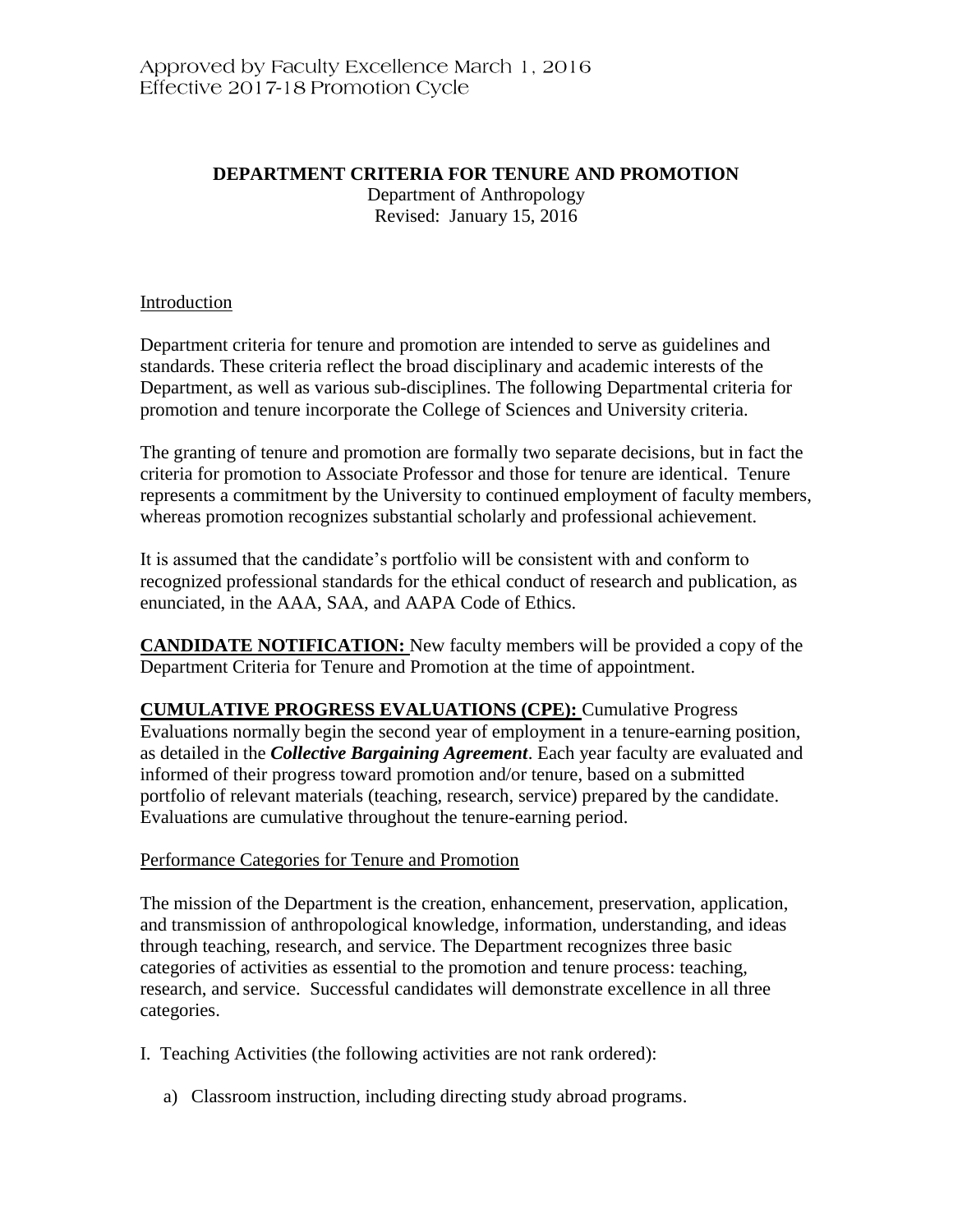- b) Fieldwork and intern direction and supervision.
- c) Direction of independent studies, student research projects, theses, and dissertations.
- d) Academic advising.
- e) Involvement and participation in workshops, seminars, and other forums which have as their principal themes or foci curricular interests, teaching or the learning process.
- f) Program and course development.

II. Research Activities (the following activities are not rank ordered):

- a) Published refereed research.
- b) Scholarly activity.
- c) Creative activity.
- d) Exhibit activity.
- e) Acquisition of research funding: grants, fellowships, awards, and contracts.

III. Service Activities (the following activities are not rank ordered):

- a) Activity devoted to the administrative function of the Department, College, and University.
- b) Activity which facilitates the objectives of the University, College, and Department.
- c) Participation in professional organizations related to faculty members' disciplines or general faculty roles.
- d) Organizing courses, workshops, seminars, conferences, etc.
- e) Seeking and developing new ways to improve performance and make contributions to the Department, College, and University.
- f) Activity that utilizes one's professional background and expertise in the community outside of the University, whether local, regional, national or international.

Other activities may be included under any of these categories when appropriate. Except for invitations (lectures, speaking engagements, service on grant review panels, etc.) intended to recognize distinction, unassigned activities compensated by sources other than the University generally will not be credited for tenure or promotion.

### **Criteria for Tenure and Promotion to Associate Professor**

It is incumbent upon faculty to demonstrate prior to earning tenure that they have established a strong record of successful teaching, research, and service activity that should be sustained through their academic careers. Faculty members seeking tenure and promotion shall provide evidence of achievement in the three basic categories of performance. Evidence of academic performance shall meet University, College, and Departmental reporting requirements and standards. Excellence in both teaching and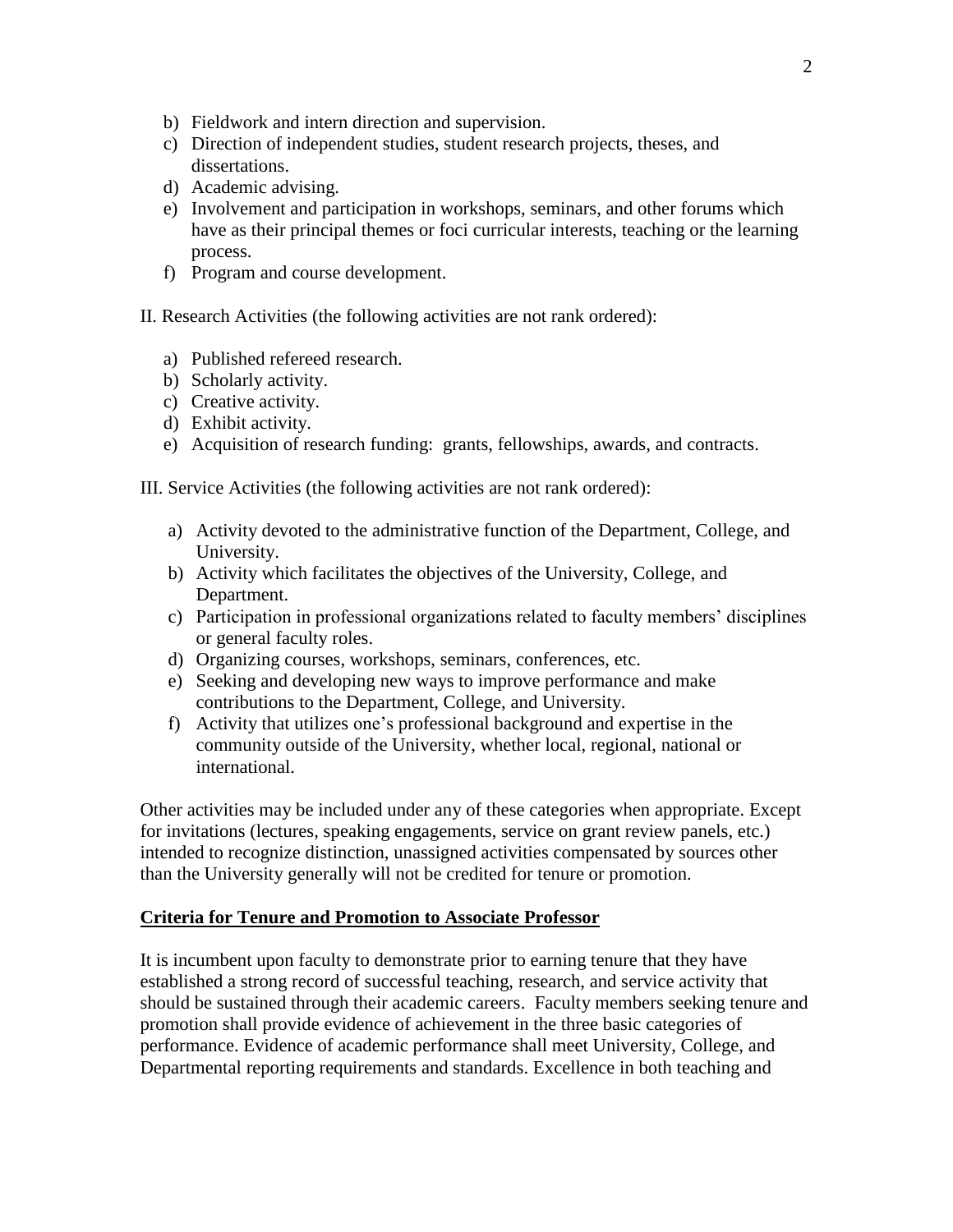research, and indication that such achievement will be sustained in the future, are necessary for tenure and promotion. An appropriate level of service is also required.

Evidence of quality performance in teaching must include student evaluations for all courses taught while at the University. Other evidence may include course syllabi, examinations, peer reviews, teaching awards, or other information which reflects the quality of instruction provided by the faculty member. The evidence provided will be interpreted in terms of the type of courses taught and other relevant information.

If so assigned, faculty must be active in the instruction and/or mentoring of undergraduate students. For undergraduate instruction, this includes not just classroom instruction but also examples such as working directly with students on technical training, independent research projects, internships, RAMP, McNair, and Honors in the Major theses.

All faculty must be active in the mentoring of graduate students. For graduate instruction, quality teaching would usually include supervising graduate student theses, serving on graduate committees, developing graduate curriculum in the faculty member's specialty area, implementing special symposia for graduate students (e.g., participation in professionalization seminars), and, if appropriate, preparing and administering comprehensive or qualifying examinations.

Evidence of distinction in research must be provided in order to be awarded tenure and promotion. Faculty members must demonstrate a successful research program through publications in refereed outlets, regular academic conference presentations, and the receipt of external research funding (as appropriate to the faculty member's subdiscipline). The quality and impact of the research will be evaluated. The following general expectation for the number of publications includes high quality, significant disciplinary, subdisciplinary, or interdisciplinary contributions. The impact and quality of the publications should be established through, e.g., reviews, citations, reputation of the publication venue, etc. Typically, faculty seeking tenure are expected to have published or have in press a minimum of eight refereed articles/book chapters, or equivalent combinations, at the time the file is submitted. A peer-reviewed sole-authored monograph or book counts as five publications if published with a university press and four publications if published in a non-university press. A co-authored monograph or book will count as three publications. In addition, tenure-seeking faculty are expected to be sole or senior (first) author on at least three of the first eight publications. No more than half of the equivalent publications should be book chapters in edited volumes. Normally, most of these publications will reflect scholarly work accomplished during the tenureearning years. The file should contain evidence of continuous research productivity since the initial appointment at UCF.

In addition to refereed journal articles and scholarly monographs, evidence of scholarly productivity might also include non-refereed book chapters, non-refereed articles, and other similar publications such as field reports, required agency grant reports, and policy reports. Although these kinds of non-refereed items can be used to bolster the record of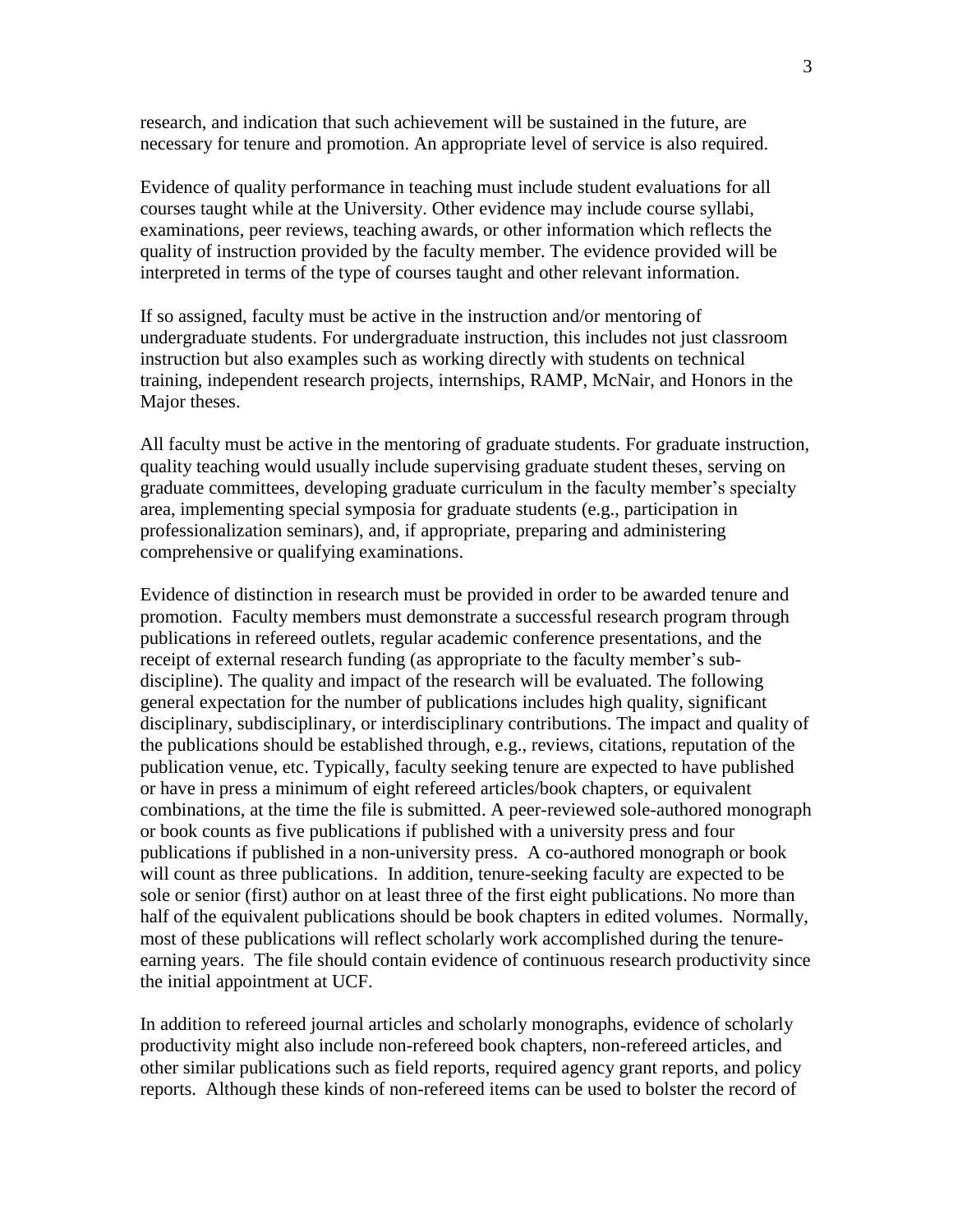scholarship, **they do not suffice as a replacement for peer-reviewed publications**. Consistent participation in and a record of presentations at professional conferences are also expected, in addition to, but not as a substitute for, refereed publications.

Also important in a given case may be the successful competition for external funding. Grants, contracts, fellowships, and awards contribute to the overall reputation of the faculty, are another measure of contributions to the field, and are a means of supporting research and graduate students. Further, external funding can be a useful means of support that will result in higher quality published research. Nevertheless, for untenured professors in the Department of Anthropology, successful publication remains more important than attracting external research funding in the decision to award tenure and promotion.

In service, candidates for tenure and promotion should demonstrate that they have successfully completed all service assignments made by the Department Chair, and have, in general, demonstrated a commitment to making the Department of Anthropology and UCF a better place for its faculty and students.

Examples of service to the profession include editorial work, refereeing for journals or granting agencies, membership in committees for professional societies, and organizing sessions at professional meetings. External service can also include activities involving specific professional expertise as applied to work by non-profit and government agencies whether local, regional or national. Further, community outreach efforts that contribute to the visibility of the university are also important.

### **Criteria for Promotion to Professor**

Promotion to Professor requires a record of continued excellence in scholarship that has led to national or international recognition. Indeed, demonstration of such recognition is a key to gaining promotion. Continued excellence is demonstrated by broadening peer recognition, a continuous record of impactful scholarship since the award of tenure, and success in securing external funding (as appropriate to the faculty member's specialization). Continued productivity is also required for promotion; a minimum of 14 peer-reviewed publications is typically expected post-tenure, including books, book chapters in edited volumes, and journal articles. The quality and impact of these publications are paramount for promotion to Professor.

Evidence of the impact of the candidate's work is more important than the sheer number of publications. Scholarly impact is indicated by various publication metrics and other recognitions. Publication metrics may include such examples as citation count, journal impact factor, journal rankings, journal acceptance rates, journal distribution (international), and the extent of full-text publication downloads. Works that are widely read and cited are generally more significant in promotion decisions than obscure, unread and uncited work. In addition, publication in respected, highly cited journals will be given more weight than publications in unranked journals. It should also be noted that because many anthropologists work outside of the United States, some of their